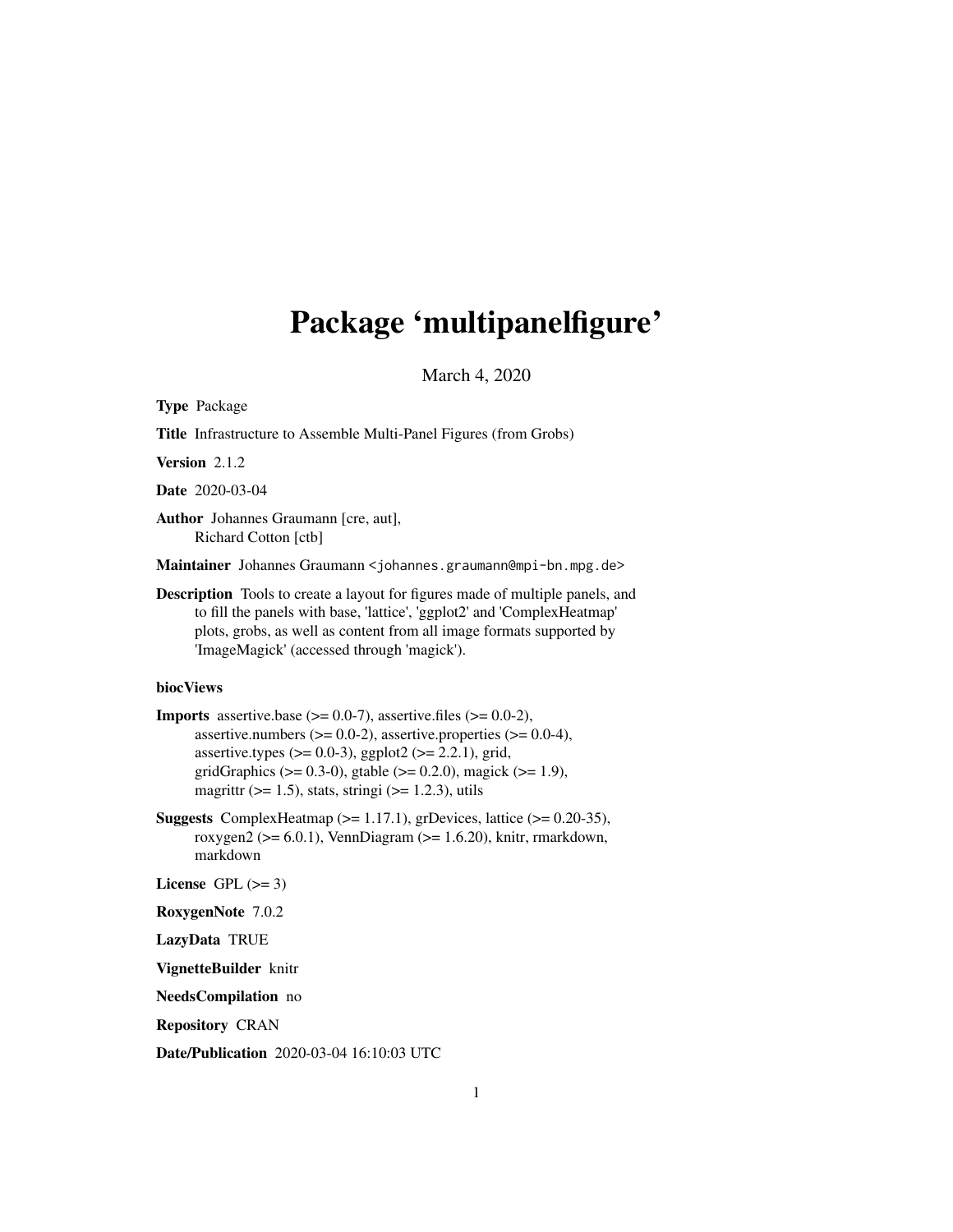## <span id="page-1-0"></span>R topics documented:

## **Index** 2008 **[18](#page-17-0)**

assert\_is\_multipanelfigure

*Check that the input is a multipanelfigure*

## Description

Checks that the input is of class multipanelfigure and has the appropriate attributes.

## Usage

assert\_is\_multipanelfigure(x)

#### Arguments

x Object to check.

## References

Graumann, J., and Cotton, R.J. (2018). multipanelfigure: Simple Assembly of Multiple Plots and Images into a Compound Figure. Journal of Statistical Software 84. doi: 10.18637/jss.v084.c03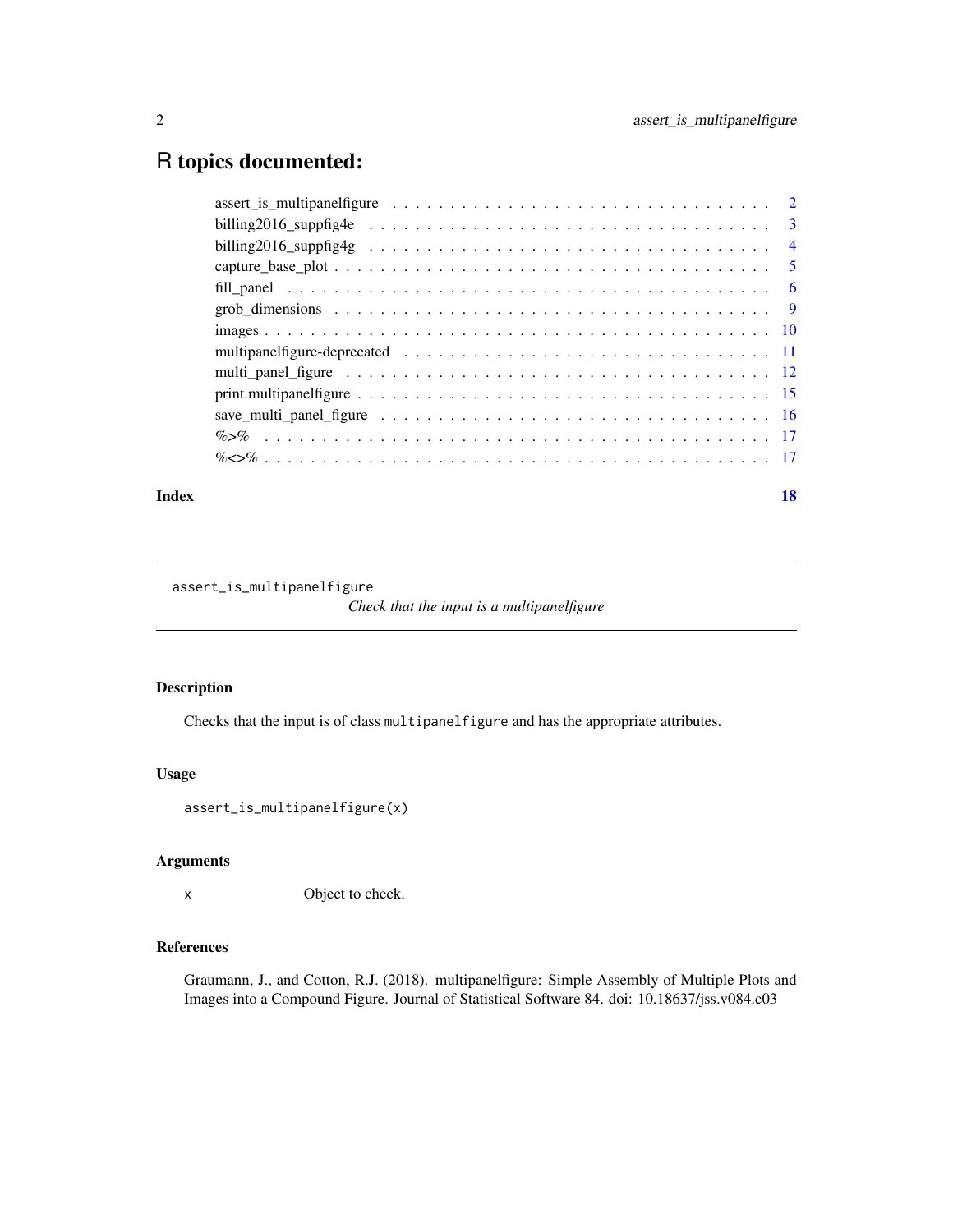<span id="page-2-1"></span><span id="page-2-0"></span>billing2016\_suppfig4e *Mass spectrometry intensities by stem cell type and organelle*

#### **Description**

This data was used to create Supplementary Figure 4e of Billing 2016 (see references).

#### Format

A data frame with 81 rows and the following columns:

- **GeneName** A factor with three levels naming genes that have interesting properties.
- Intensity A numeric vector of positive intensities of proteins corresponding to the genes as determined by mass spectrometry.
- StemCellType A factor with three levels indicating the type of stem cell experimented on. "ESC" means embryonic stem cell; "ESC-MSC" means mesenchymal stem cell derived from an embryonic stem cell; "BM-MSC" means mesenchymal stem cell derived from bone marrow.
- Organelle The region of the cell experimented on. "CH" means chromatin, "Cyt" means cytosol, "Nuc" means nucleus.

Replicate An integer specifying the experimental replicate.

Experiment The interaction of StemCellType, Organelle and Replicate.

#### Details

A data frame of genes corresponding to protein intensities as measured by mass spectrometry proteomics experiments on embryonic and mesenchymal stem cells.

#### References

Billing AM, Ben Hamidane H, Dib SS, et al. Comprehensive transcriptomic and proteomic characterization of human mesenchymal stem cells reveals source specific cellular markers. Scientific Reports. 2016;6:21507. doi:10.1038/srep21507.

Article text available at: <https://www.ncbi.nlm.nih.gov/pmc/articles/PMC4746666>

Supplementary figures available at: [https://www.ncbi.nlm.nih.gov/pmc/articles/PMC474666](https://www.ncbi.nlm.nih.gov/pmc/articles/PMC4746666/bin/srep21507-s1.pdf)6/ [bin/srep21507-s1.pdf](https://www.ncbi.nlm.nih.gov/pmc/articles/PMC4746666/bin/srep21507-s1.pdf)

#### See Also

[billing2016\\_suppfig4g](#page-3-1)

```
ggplot2::ggplot(billing2016_suppfig4e, ggplot2::aes(Experiment, Intensity)) +
 ggplot2::geom_bar(stat = "identity") +
 ggplot2::geom\_vline(xintercept = seq(3.5, 24.5, 3), linetype = "dotted") +ggplot2::facet_wrap(~ GeneName) +
 ggplot2::xlab(NULL) +
 ggplot2::them (axis.text.x = ggplot2::element_test(angle = 45, hjust = 1, size = 4))
```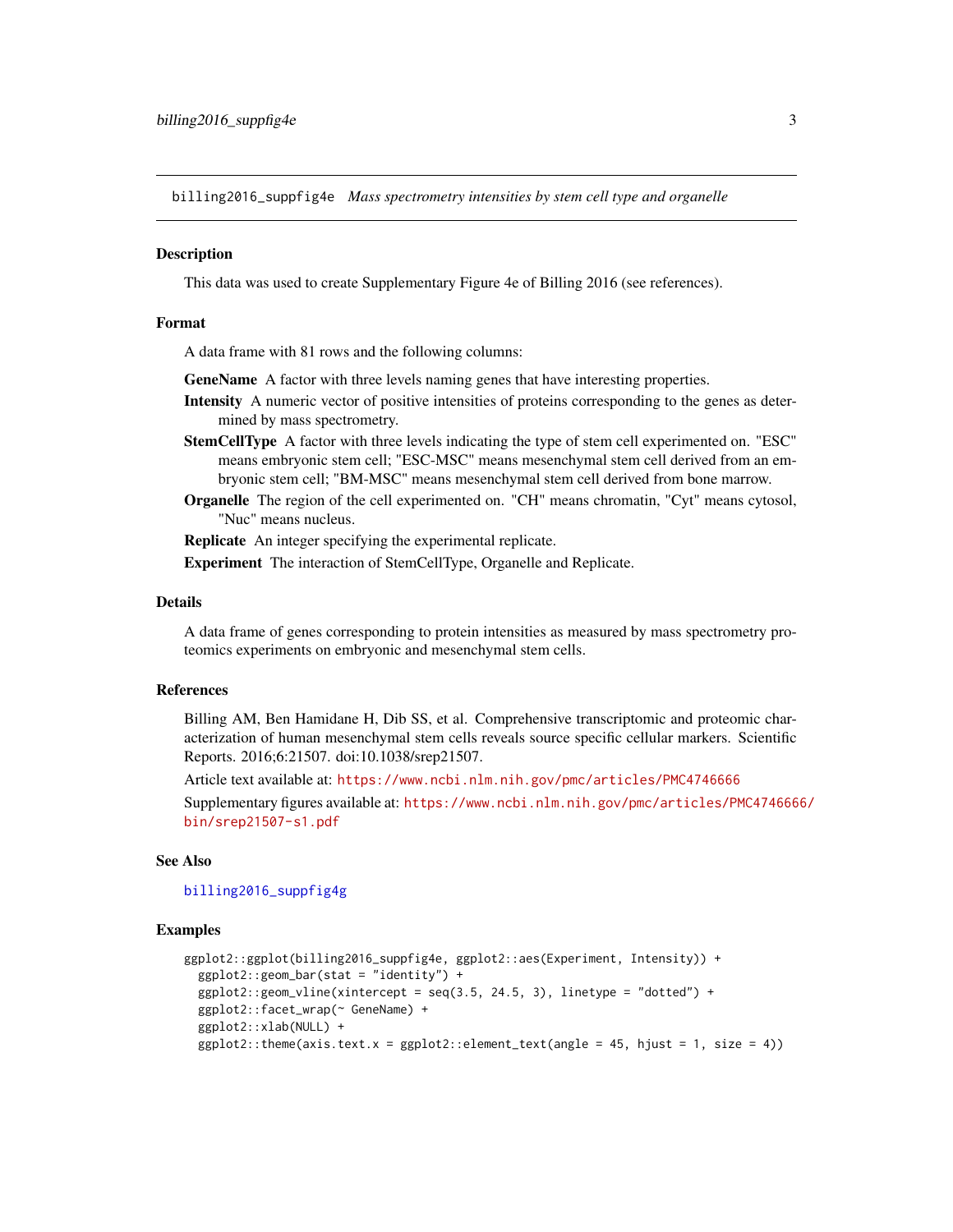<span id="page-3-1"></span><span id="page-3-0"></span>billing2016\_suppfig4g *Mass spectrometry intensities by stem cell type*

#### Description

This data was used to create Supplementary Figure 4g of Billing 2016 (see references).

#### Format

A matrix with 13 rows and 9 columns. Rows represent genes, columns represent experiments and are split by:

- 1. The type of stem cell experimented on. "ESC" means embryonic stem cell; "ESC-MSC" means mesenchymal stem cell derived from an embryonic stem cell; "BM-MSC" means mesenchymal stem cell derived from bone marrow.
- 2. The experimental replicate.

Values in the matrix are intensities of proteins coresponding to the genes, as measured by mass spectrometry.

#### Details

A matrix of log base 10 protein intensities as measured by mass spectrometry proteomics experiments on embryonic and mesenchymal stem cells.

#### References

Billing AM, Ben Hamidane H, Dib SS, et al. Comprehensive transcriptomic and proteomic characterization of human mesenchymal stem cells reveals source specific cellular markers. Scientific Reports. 2016;6:21507. doi:10.1038/srep21507.

Article text available at: <https://www.ncbi.nlm.nih.gov/pmc/articles/PMC4746666>

Supplementary figures available at: [https://www.ncbi.nlm.nih.gov/pmc/articles/PMC474666](https://www.ncbi.nlm.nih.gov/pmc/articles/PMC4746666/bin/srep21507-s1.pdf)6/ [bin/srep21507-s1.pdf](https://www.ncbi.nlm.nih.gov/pmc/articles/PMC4746666/bin/srep21507-s1.pdf)

#### See Also

[billing2016\\_suppfig4e](#page-2-1)

```
color_scale <- grDevices::cm.colors(25)
heatmap(
 billing2016_suppfig4g,
 margins = c(12, 5), col = color\_scale,
 cexRow = 0.5, cexCol = 0.4)
```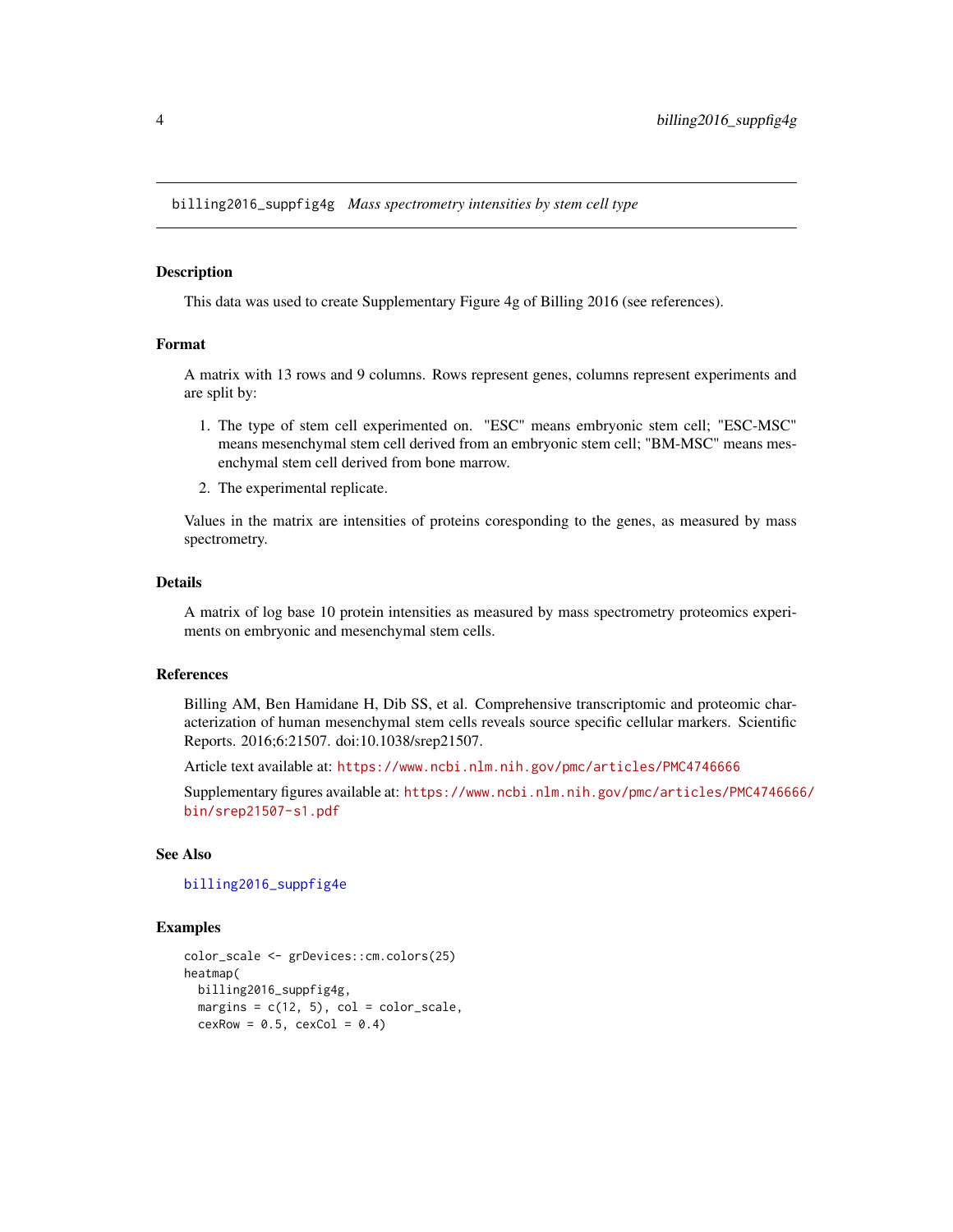#### <span id="page-4-1"></span><span id="page-4-0"></span>Description

Capture a plot drawn using base graphics as a grid grob.

### Usage

```
capture_base_plot(expr)
```
#### Arguments

expr A expression that draws a plot using base graphics.

## Value

An object of class gTree.

#### Note

A side effect of this function is that plots get drawn twice: once as a base plot, and secondly as a grid plot.

## References

Graumann, J., and Cotton, R.J. (2018). multipanelfigure: Simple Assembly of Multiple Plots and Images into a Compound Figure. Journal of Statistical Software 84. doi: 10.18637/jss.v084.c03

#### See Also

[grid.echo](#page-0-0), [grid.grab](#page-0-0)

```
p <- capture_base_plot(hist(rnorm(1000), seq(-4, 4, 0.2)))
grid::grid.draw(p)
# If the plot takes multiple lines to draw, then wrap the code in braces.
p2 <- capture_base_plot({
  par(las = 1)
  plot(1:5)
  title("One to five")
})
grid::grid.draw(p2)
```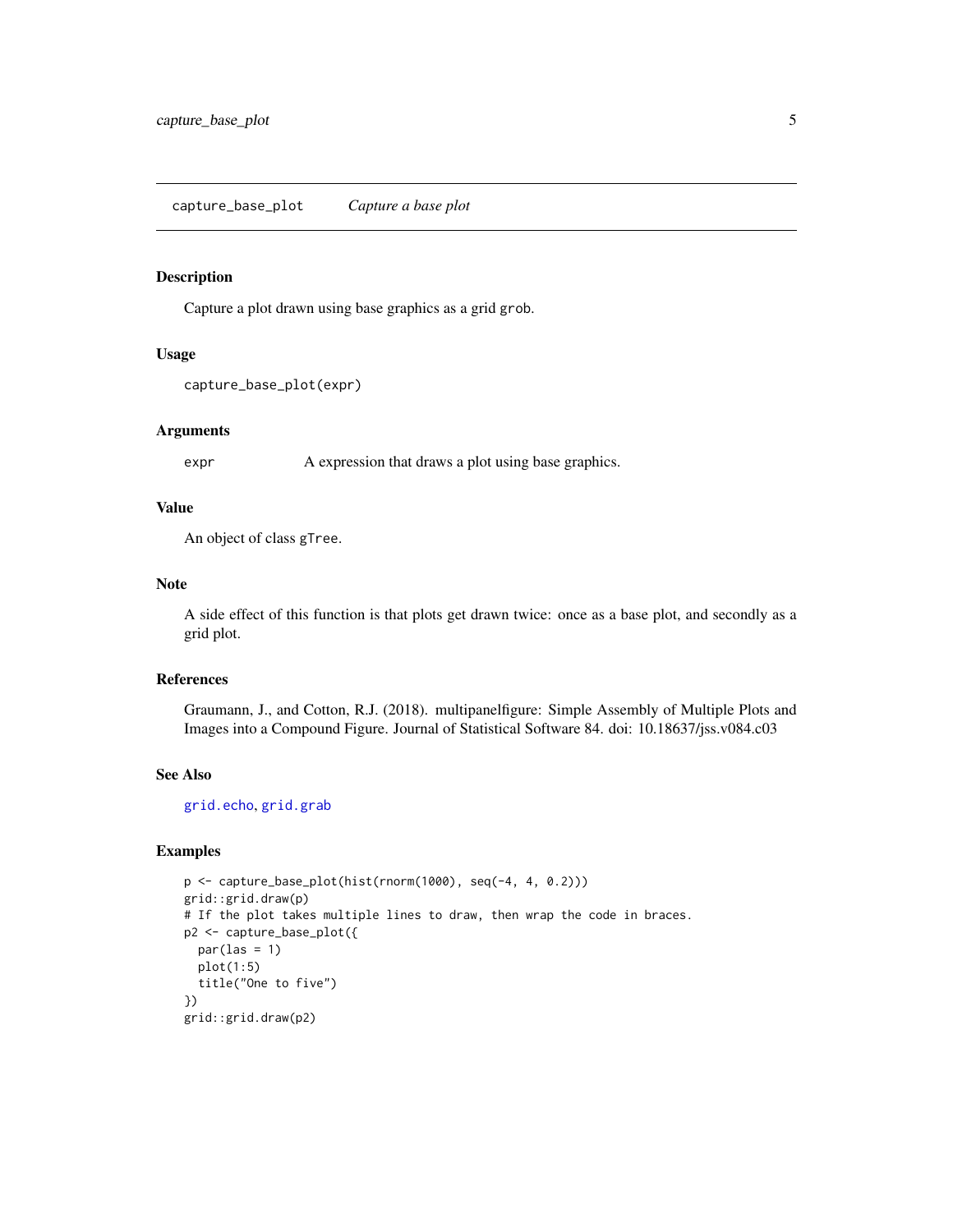<span id="page-5-1"></span><span id="page-5-0"></span>fill\_panel *fill\_panel*

## Description

A convenience function adding graphical objects to a [gtable](#page-0-0) constructed by [multi\\_panel\\_figure](#page-11-1).

#### Usage

```
fill_panel(
  figure,
 panel,
 row = "auto",
  column = "auto",
  label = NULL,label_just = c("right", "bottom"),
  panel_clip = c("on", "off", "inherit"),
  scaling = c("none", "stretch", "fit", "shrink"),
  allow_panel_overwriting = FALSE,
  verbose = TRUE,
  ...
)
```
## Arguments

| figure     | Object of classes multipanelfigure/gtable as produced by multi_panel_figure<br>and representing the figure the panel is to be placed in.                                                                                                                                               |
|------------|----------------------------------------------------------------------------------------------------------------------------------------------------------------------------------------------------------------------------------------------------------------------------------------|
| panel      | Single character object representing URL or path to a bitmap image accessible<br>by ImageMagick as used through magick, a Heatmap or HeatmapList object, a<br>ggplot object, a trellis. object, a glist object or a grob object to be placed<br>in a multipanel figure. See 'Details'. |
| row        | numeric object of length 1 or a range, indicating the row indeces the panel that<br>is to be placed in the figure, or "auto" to automatically pick the row (see details).<br>May be used to define panel spanning (if $length(row) > 1$ ; see examples).                               |
| column     | numeric object of length 1 or a range, indicating the column indeces of the panel<br>that is to be placed in the figure, or "auto" to automatically pick the column (see<br>details). May be used to define panel spanning (if $length(column) > 1$ ; see<br>examples).                |
| label      | Single character object defining the panel label used for automated annotation.                                                                                                                                                                                                        |
| label_just | Justification for the label within the interpanel spacing grob to the top-left of the<br>panel content grob. Passed to textGrob.                                                                                                                                                       |
| panel_clip | Should the display of panel contents be clipped at the panel borders? See<br>viewport.                                                                                                                                                                                                 |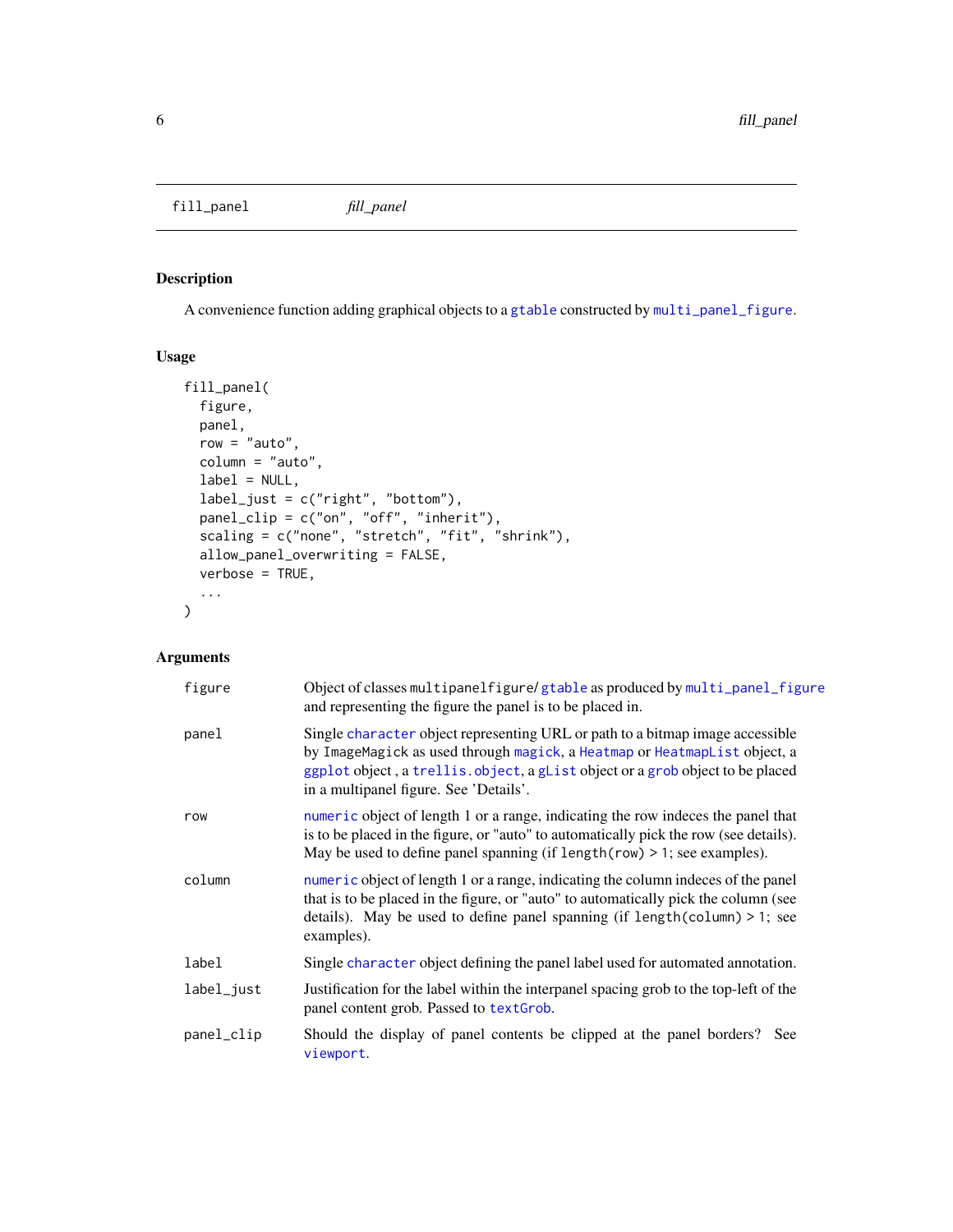#### <span id="page-6-0"></span>fill\_panel 7

| "shrink which does the same but won't enlarge it.<br>allow_panel_overwriting<br>wise (the default) it will cause an error.<br>A logical value. Reduces verbosity if FALSE.<br>verbose<br>$\cdot$<br>bottom_panel, left_panel and right_panel. | scaling | Only used when importing image files. Either "none" to preserve the dimensions          |
|-----------------------------------------------------------------------------------------------------------------------------------------------------------------------------------------------------------------------------------------------|---------|-----------------------------------------------------------------------------------------|
|                                                                                                                                                                                                                                               |         | of an image, "stretch" to make it fit the panels, "fit" to shrink or enlarge it so that |
|                                                                                                                                                                                                                                               |         | it fills one dimension of the panels while preserving the height to width ratio, or     |
|                                                                                                                                                                                                                                               |         |                                                                                         |
|                                                                                                                                                                                                                                               |         |                                                                                         |
|                                                                                                                                                                                                                                               |         | A logical value. If TRUE, overwriting panels is allowed, with a warning. Other-         |
|                                                                                                                                                                                                                                               |         |                                                                                         |
|                                                                                                                                                                                                                                               |         | Additional arguments. Used to deal with deprecated arguments top_panel,                 |

#### Details

Currently supported as panel-representing objects (panel) are

- 1. ComplexHeatmap [Heatmap](#page-0-0) or [HeatmapList](#page-0-0) objects.
- 2. [ggplot](#page-0-0)2 ggplot objects.
- 3. grid [grob](#page-0-0), [gList](#page-0-0), and [gTree](#page-0-0) objects.
- 4. lattice [trellis.object](#page-0-0)s.
- 5. Single [character](#page-0-0) objects representing URLs or paths to image formats accessible by ImageMagick as used through [magick](#page-0-0), which will be read and placed into panels as requested.

Native resolution is determined from attributes in the file. If the attributes are not present, then the DPI is determined by the the multipanelfigure.defaultdpi global option, or 300 if this has not been set.

lattice-generated [trellis.object](#page-0-0)s are converted to grobs using grid.grabExpr( $print(x)$ ), as are Heatmap and HeatmapLists from **ComplexHeatmap** - the side effects of which with respect to plot formatting are not well studied.

If the row argument is "auto", then the first row with a free panel is used. If the column argument is "auto", then the first column in the row with a free panel is used.

## Value

Returns the [gtable](#page-0-0) object fed to it (figure) with the addition of the panel.

## Author(s)

Johannes Graumann, Richard Cotton

## References

Graumann, J., and Cotton, R.J. (2018). multipanelfigure: Simple Assembly of Multiple Plots and Images into a Compound Figure. Journal of Statistical Software 84. doi: 10.18637/jss.v084.c03

## See Also

[gtable](#page-0-0), [multi\\_panel\\_figure](#page-11-1)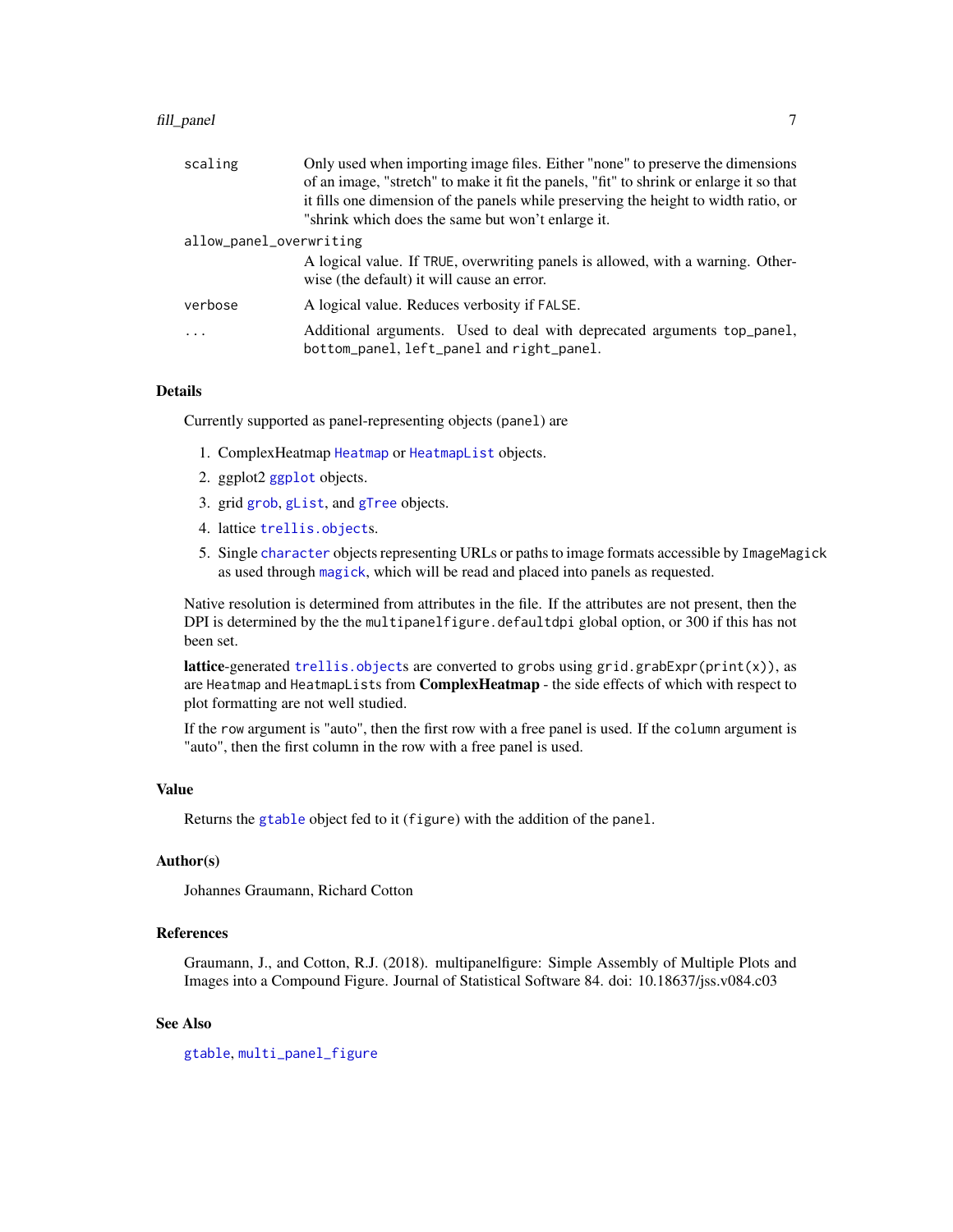```
# Not testing - slow grid graphics makes CRAN timing excessive
# Create the figure layout
(figure <- multi_panel_figure(
 width = c(30, 40, 60),
 height = c(40, 60, 60, 60),
 panel_label_type = "upper-roman"))
# Fill the top-left panel using a grob object directly
a_grob \leq grid::linesGrob(arrow = grid::arrow())
figure %<>% fill_panel(a_grob)
# Add a ggplot object directly to the top row, second column.
# The panels are chosen automatically, but you can achieve the same effect
# using column = 2
a_ggplot <- ggplot2::ggplot(mtcars, ggplot2::aes(disp, mpg)) +
 ggplot2::geom_point()
figure %<>% fill_panel(a_ggplot)
# Bitmap images are added by passing the path to their file.
image_files <- system.file("extdata", package = "multipanelfigure") %>%
 dir(full.names = TRUE) %>%
 setNames(basename(.))
# Add the JPEG to the top row, third column
figure %<>% fill_panel(image_files["rhino.jpg"], column = 3)
# Add the PNG to the second and third row, first and second column
figure %<>% fill_panel(
 image_files["Rlogo.png"],
 row = 2:3, column = 1:2)
# Add the TIFF to the second row, third column
figure %<>% fill_panel(
 image_files["unicorn.svg"],
 row = 2, column = 3)
# lattice/trellis plot objects are also added directly
Depth <- lattice::equal.count(quakes$depth, number=4, overlap=0.1)
a<sup>1</sup> a_lattice_plot <- lattice::xyplot(lat \sim long | Depth, data = quakes)
# Add the lattice plot to the third row, third column
figure %<>% fill_panel(
 a_lattice_plot,
 row = 3, column = 3)
# Incorporate a gList object (such as produced by VennDigram)
if(requireNamespace("VennDiagram"))
{
 a_venn_plot <- VennDiagram::draw.pairwise.venn(50, 30, 20, ind = FALSE)
 # Add the Venn diagram to the fourth row, firstd column
 figure %<>% fill_panel(
   a_venn_plot,
```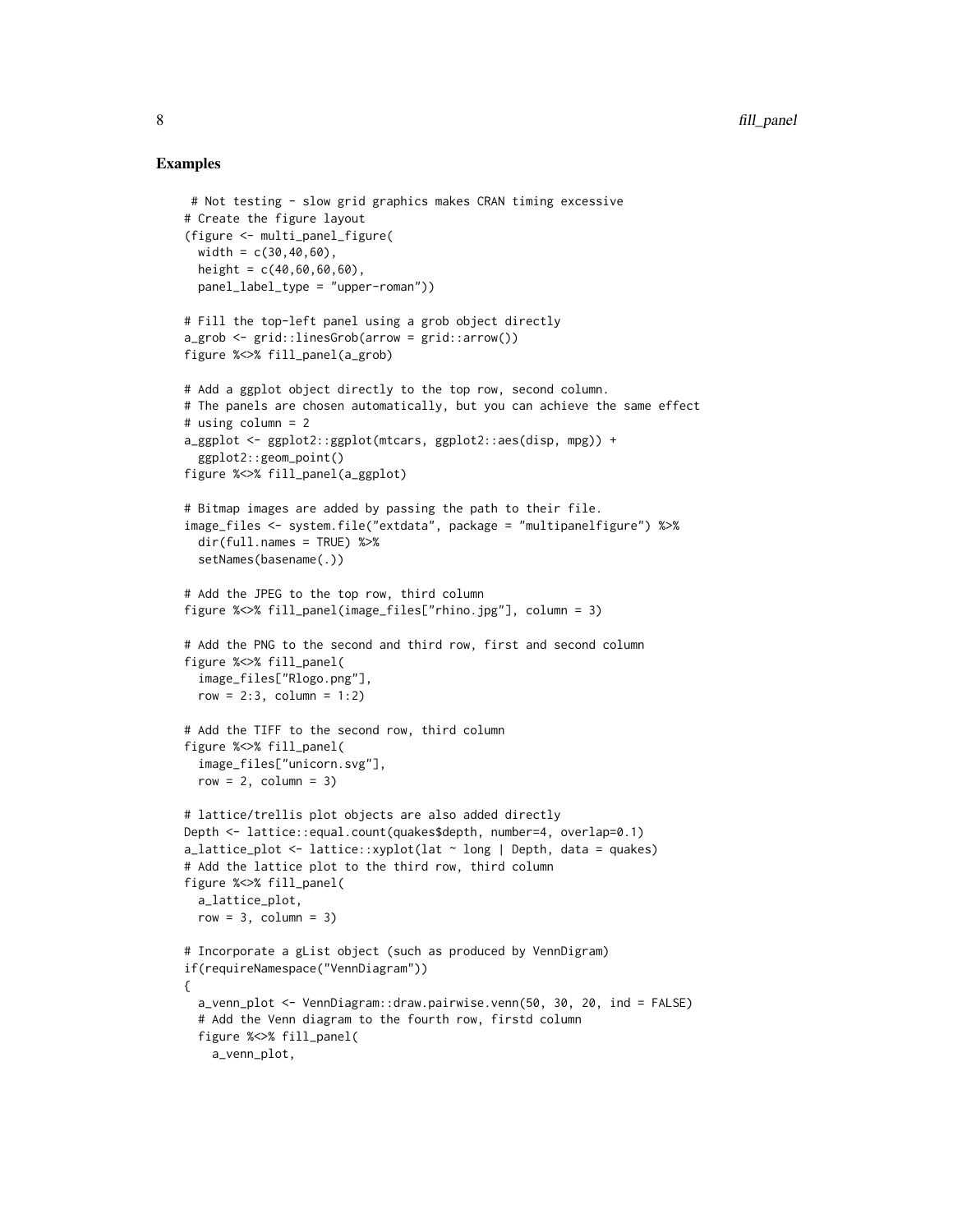```
row = 4, column = 1)
}
# Incorporate a base plot figure
a_base_plot <- capture_base_plot(
heatmap(
   cor(USJudgeRatings), Rowv = FALSE, symm = TRUE, col = topo.colors(16),
   distfun = function(c) as.dist(1 - c), keep.dendro = TRUE,
   cexRow = 0.5, cexCol = 0.5)# Add the heatmap to the fourth row, second column
figure %<>% fill_panel(
  a_base_plot,
  row = 4, column = 2)
# Incorporate a ComplexHeatmap figure
require(ComplexHeatmap)
mat = matrix(rnorm(80, 2), 8, 10)
mat = rbind(mat, matrix(rnorm(40, -2), 4, 10))
rownames(mat) = letters[1:12]
colnames(mat) = letters[1:10]
ht = Heatmap(mat)
a_complex_heatmap <- ht + ht + ht
# Add the ComplexHeatmap to the fourth row, third column
(figure %<>% fill_panel(
  a_complex_heatmap,
  row = 4, column = 3)
```
grob\_dimensions *Convenient Access to* grob *Dimensions*

## <span id="page-8-1"></span>Description

Convenience functions extracting dimensions from [grob](#page-0-0) objects.

## Usage

```
figure_width(grob, unit_to = "mm")
figure_height(grob, unit_to = "mm")
```
## Arguments

| grob    | A grob object for which dimensions are to be retrieved.   |
|---------|-----------------------------------------------------------|
| unit to | A single character string representing a valid grid-unit. |

#### Value

Single [numeric](#page-0-0) objects are returned.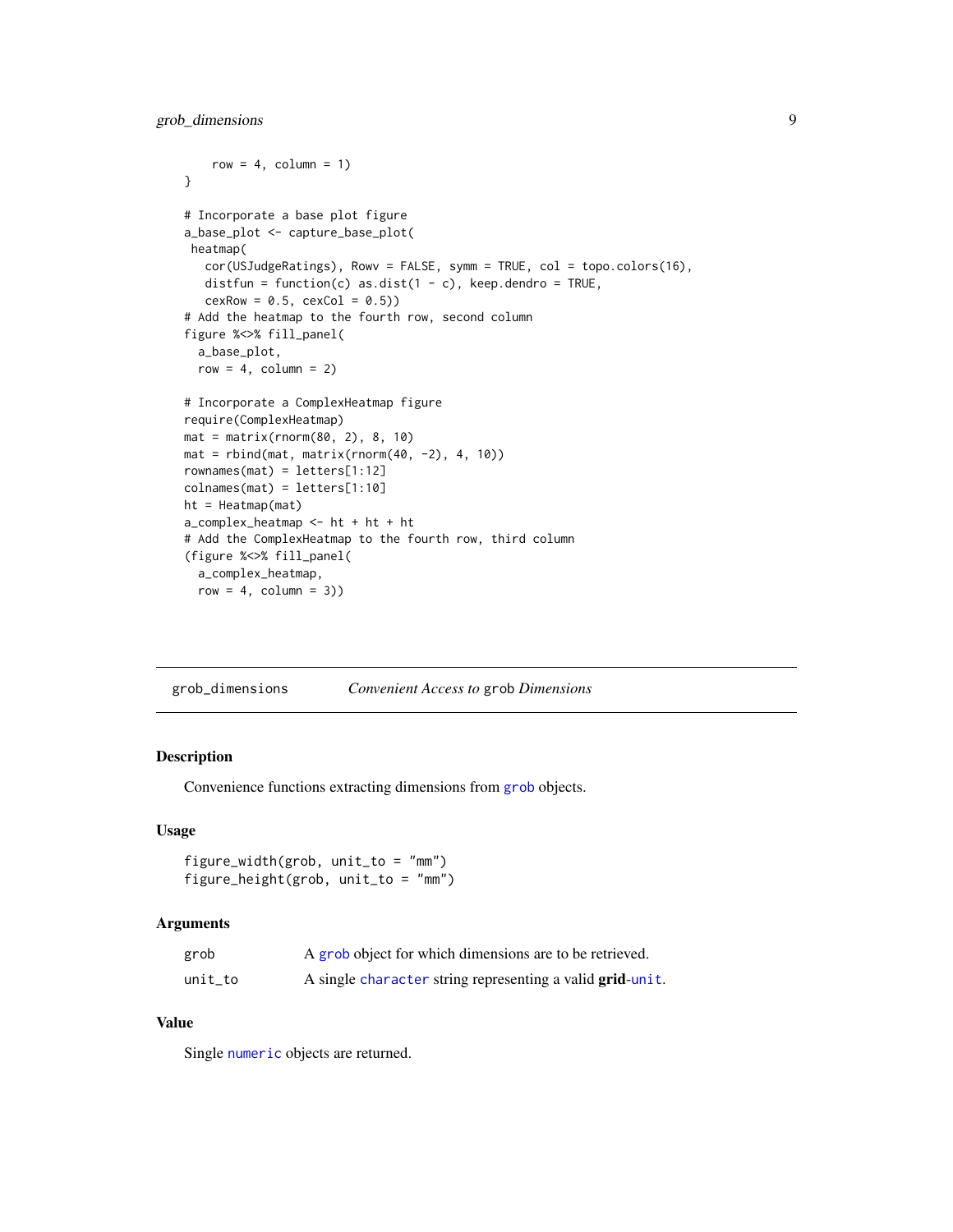#### <span id="page-9-0"></span>Author(s)

Johannes Graumann

#### References

Graumann, J., and Cotton, R.J. (2018). multipanelfigure: Simple Assembly of Multiple Plots and Images into a Compound Figure. Journal of Statistical Software 84. doi: 10.18637/jss.v084.c03

#### See Also

[multi\\_panel\\_figure](#page-11-1), [save\\_multi\\_panel\\_figure](#page-15-1)

## Examples

```
# Get dimensions of a grid grob
a_circle \le grid::circleGrob(x = 15, y = 30, r = 15, default.unit = "mm")
figure_height(a_circle)
figure_width(a_circle)
# Use the unit_to arg to convert units
figure_height(a_circle, unit_to = "in")
figure_width(a_circle, unit_to = "cm")
# Get dimensions of a multi-panel figure
figure <- multi_panel_figure(width = 55, height = 55, rows = 2, columns = 2)
figure_height(figure)
figure_width(figure)
# ggsave defaults to measuring dimensions in inches
width <- figure_width(figure, unit_to = "in")
height <- figure_height(figure, unit_to = "in")
tmp_file <- tempfile(fileext = ".png")
ggplot2::ggsave(
 tmp_file, gtable::gtable_show_layout(figure),
 width = width, height = height
\lambda# Not testing due to use of external software
utils::browseURL(tmp_file)
```
images *Images*

#### Description

A TIFF photograph of Farouq the cat in a washing machine. CC-BY-SA 4.0 Richard Cotton, 2014.

## Format

An image file.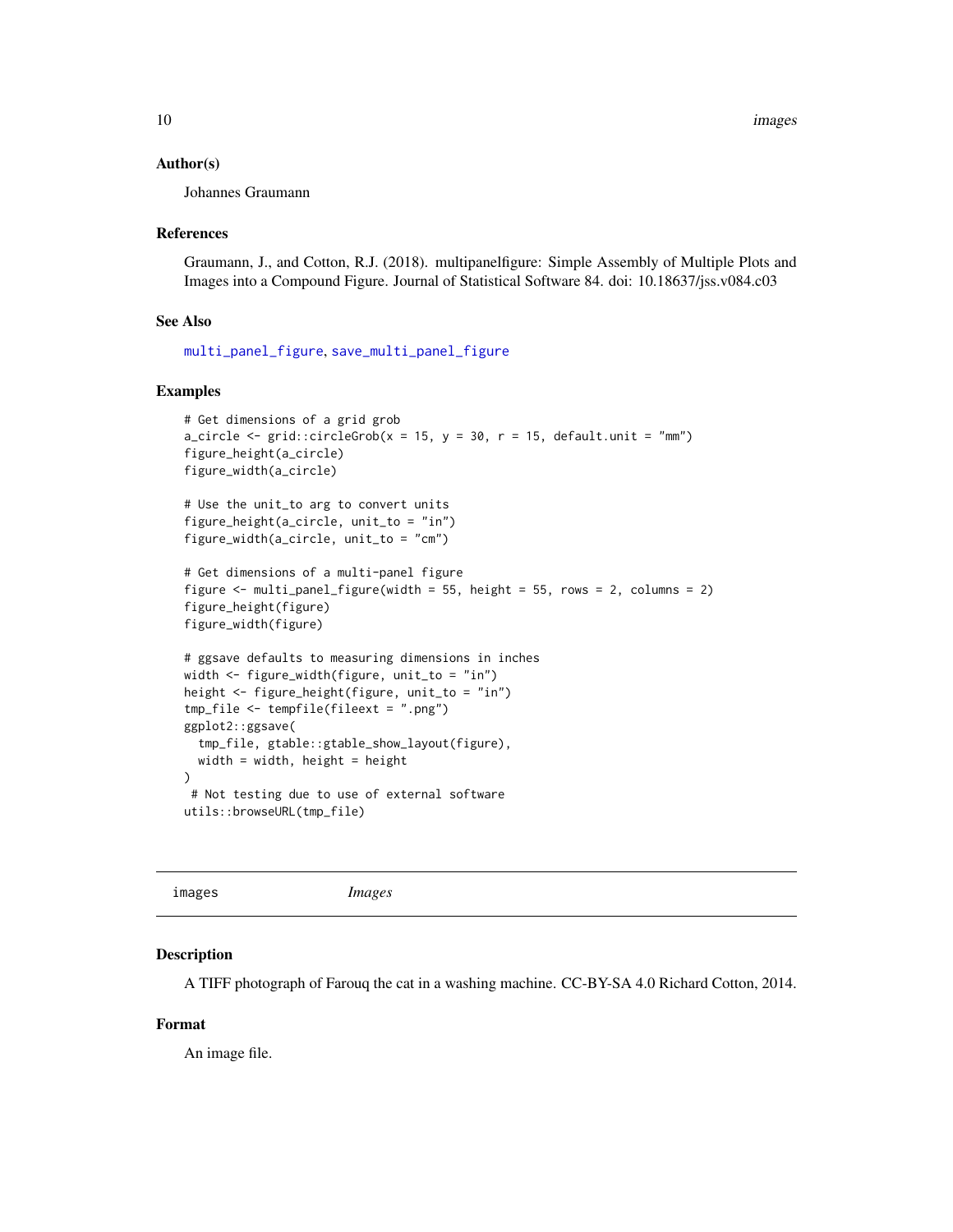## <span id="page-10-0"></span>Details

A JPEG photograph of a greater one-horned rhinoceros (Rhinoceros unicornis) taken in Kaziranga National Park, Assam, India. CC-BY-SA 4.0 Janette Cotton, 2016.

An SVG picture of a fat, pink winged unicorn. CC-BY-SA 4.0 Sara Lendal, 2016.

A PNG of the R logo. CC-BY-SA 4.0 The R Foundation, 2016.

## Examples

```
figure <- multi_panel_figure(
  width = c(60, 40, 40), height = c(40, 40, 40))
image_files <- system.file("extdata", package = "multipanelfigure") %>%
  dir(full.names = TRUE) %>%
  setNames(basename(.))
figure %>%
  fill_panel(image_files["farouq.tiff"]) %>%
  fill_panel(image_files["unicorn.svg"], column = 2:3) %>%
  fill_panel(image_files["rhino.jpg"], row = 2:3) %>%
  fill_panel(image_files["Rlogo.png"], column = 2:3, row = 2:3)
```
multipanelfigure-deprecated

*Superceded objects in multipanelfigure*

#### Description

Functions that are no longer used or have been superceded by functions with underscore-separated names.

#### Usage

```
addPanel( figure, ... )
capturebaseplot( ... )
multipanelfigure( ... )
simplegrobheight( ... )
simplegrobwidth( ... )
```
## Arguments

| figure | Object of classes multipanelfigure/gtable as produced by multi_panel_figure |
|--------|-----------------------------------------------------------------------------|
|        | and representing the figure the panel is to be placed in.                   |
|        |                                                                             |

... Arguments to functions you shouldn't use.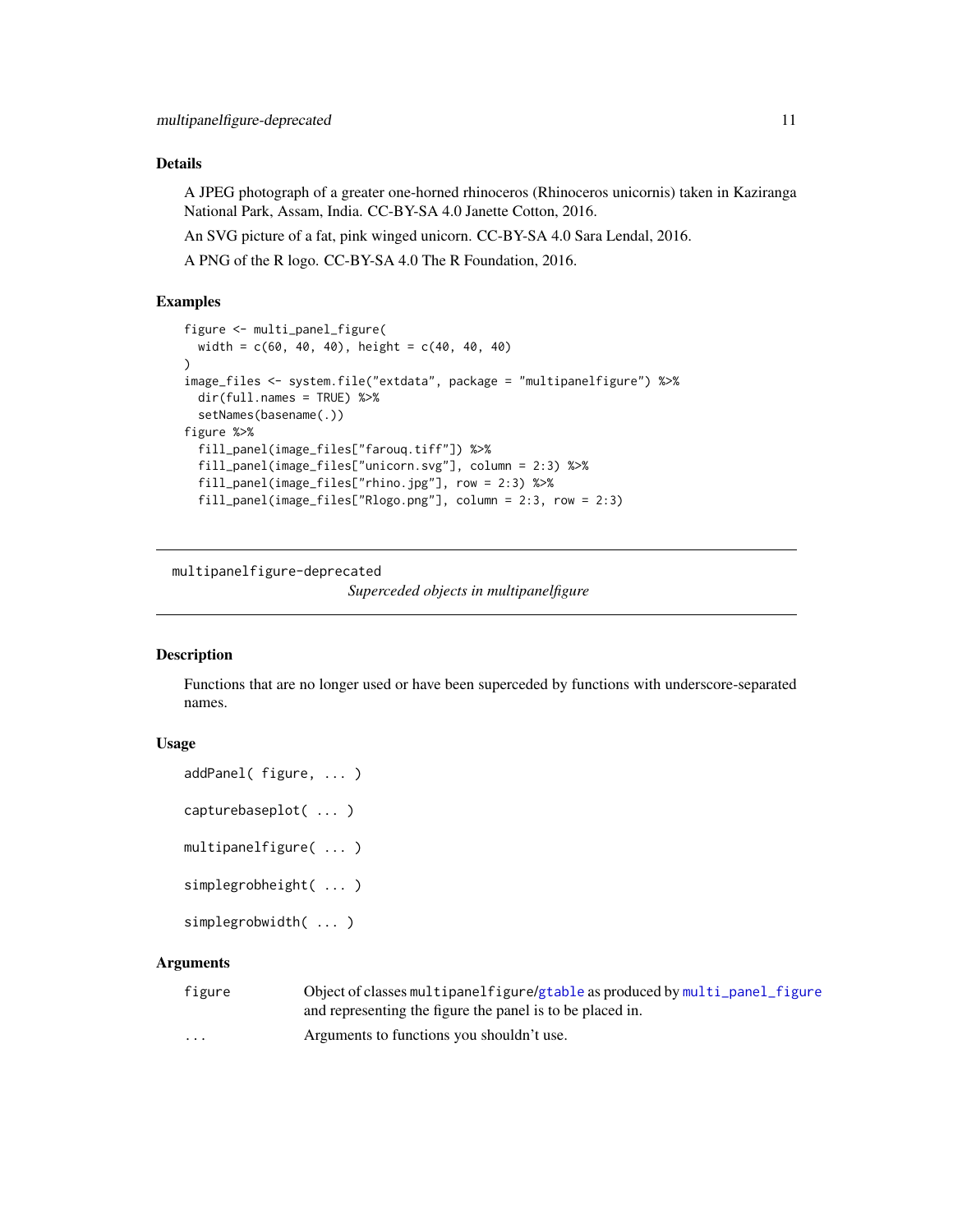#### <span id="page-11-1"></span><span id="page-11-0"></span>Description

A convenience function building [gtable](#page-0-0)-based infrastructure for the assembly of multipanel figures.

## Usage

```
multi_panel_figure(
 width = "auto",
 columns = NULL,
 height = "auto",rows = NULL,row_spacing = NaN,
  column_spacing = NaN,
  unit = "mm",figure_name = "FigureX",
 panel_label_type = c("upper-alpha", "lower-alpha", "decimal", "upper-roman",
    "lower-roman", "upper-greek", "lower-greek", "none"),
  ...
\mathcal{L}
```
## Arguments

| width       | numeric or link[grid]{unit} defining the width(s) of the resulting gtable<br>if length (width) == 1 or individual column widths. Units depends on unit<br>if not provided as unit object. The default 'auto' sets the parameter to the<br>width of the currently used device. See 'Details' for dependent and interfering<br>parameters. |
|-------------|------------------------------------------------------------------------------------------------------------------------------------------------------------------------------------------------------------------------------------------------------------------------------------------------------------------------------------------|
| columns     | Single numeric defining the number of columns in the resulting gtable. See<br>'Details' for dependent and interfering parameters.                                                                                                                                                                                                        |
| height      | numeric or link[grid]{unit} defining the height of the resulting gtable if<br>length (height) == 1 or individual row heights nits depends on unit if not pro-<br>vided as unit object. The default 'auto' sets the parameter to the height of the<br>currently used device. See 'Details' for dependent and interfering parameters.      |
| rows        | Single numeric defining the number of rows in the resulting gtable. See 'De-<br>tails' for dependent and interfering parameters.                                                                                                                                                                                                         |
| row_spacing | numeric or #' unit defining the amount of white space automatically inserted<br>between row panels. Defaults to 5 mm unless explicitly given, in which case the<br>value may depend on the unit parameter. Recycled to the number of rows.                                                                                               |
|             | column_spacing numeric or unit defining the amount of white space automatically inserted be-<br>tween column panels. Defaults to 5 mm unless explicitly given, in which case the<br>value may depends on the unit parameter. Recycled to the number of columns.                                                                          |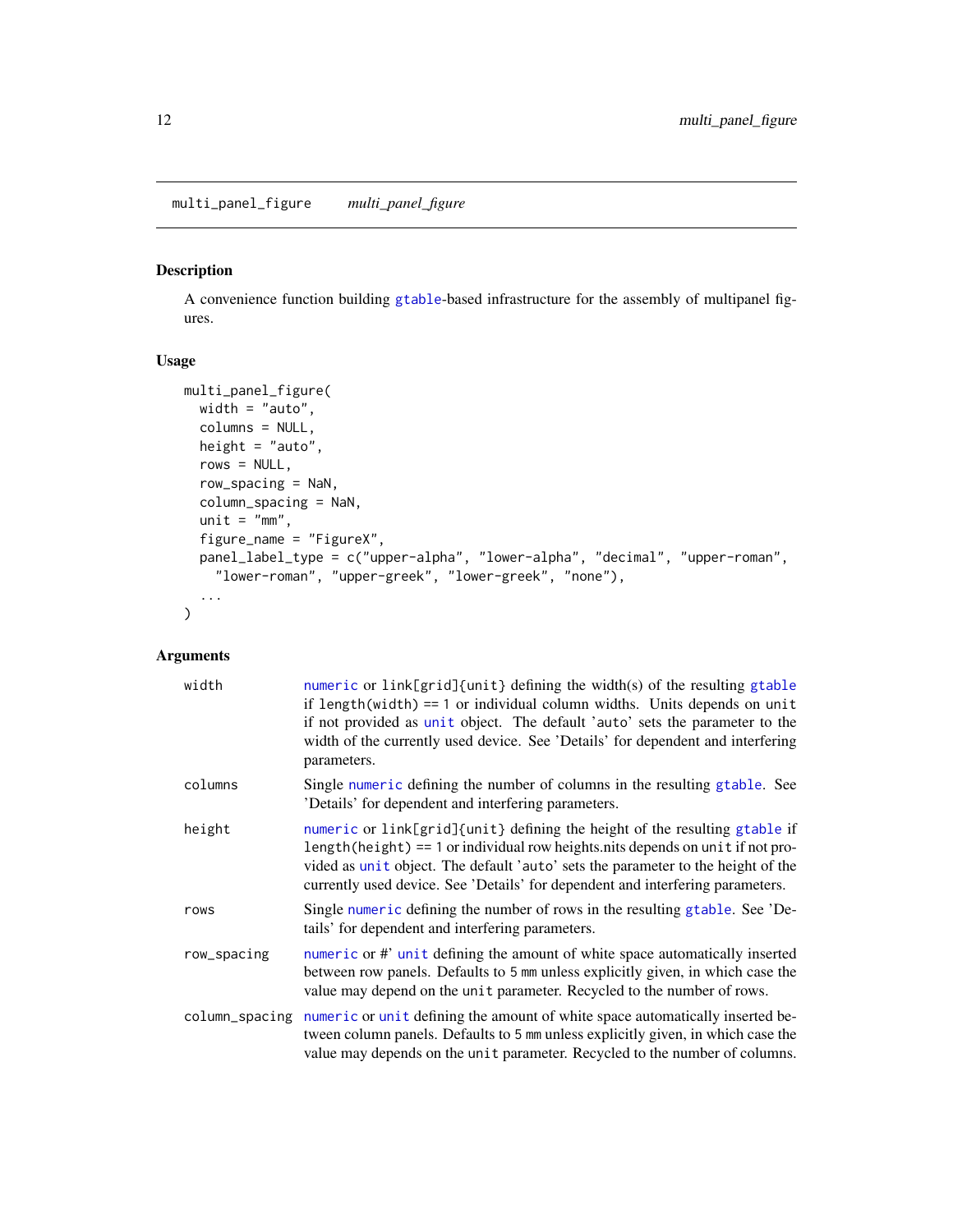<span id="page-12-0"></span>

| unit                    | Single character object defining the unit of all dimensions defined. Must sat-<br>isfy grid:::valid.units.                       |
|-------------------------|----------------------------------------------------------------------------------------------------------------------------------|
| figure_name             | Single character object defining the name of the resulting gtable.                                                               |
| panel_label_type        |                                                                                                                                  |
|                         | A string specifying the marker style for the panel labels used for automated<br>annotation. Defaults to uppercase Latin letters. |
| $\cdot$ $\cdot$ $\cdot$ | Argument to accomodate deprecated arguments widths and heights.                                                                  |

## Details

The [gtable](#page-0-0) may be constructed in two ways:

- 1. Based on explicit width/height definitions for individual panels.
- 2. Based on total figure/[gtable](#page-0-0) dimensions given by width and height together with the number of columns and rows requested.

The function automatically inserts whitespace of width column\_spacing before column panels (and of height row\_spacing before row panels), which has to be considered for the total dimensions of the resulting [gtable](#page-0-0). Width of the [gtable](#page-0-0) in the former case, for example may be calculated

$$
W[total] = sum(width) + length(width) * columns packing
$$

while width of resulting panels in the latter table construction approach may be calculated

 $W[panel] = (width - columns * column_s packing) / columns$ 

width, height, column\_spacing and row\_spacing may be defined numerically or as [unit](#page-0-0) objects.

Earlier implementations used parameters widhts and heights as synonyms for width and height with length greater than one. These parameters have been deprecated. They continue to work, but produce a warning.

The two approaches to [gtable](#page-0-0) construction require interdepending parameter sets:

- Individual definition of panel dimensions: Requires width and height of lengths corresponding to the number of columns/rows requested. Excludes the use of columns and rows.
- Definition of global [gtable](#page-0-0)/figure dimensions: Requires width, columns, height and rows of length 1.

#### Value

Returns an object of class multipanelfigure as well as [gtable](#page-0-0) object with the following additional attributes:

- multipanelfigure.panelsFree: A [logical](#page-0-0) [matrix](#page-0-0) with the dimensions of the [gtable](#page-0-0) indicating occupancy of the panels in the table.
- multipanelfigure.panellabelsfree: A [character](#page-0-0) [vector](#page-0-0) indicative of the panel\_labels still available.
- multipanelfigure.unit: A single [character](#page-0-0) object storing the corresponding value given during object creation.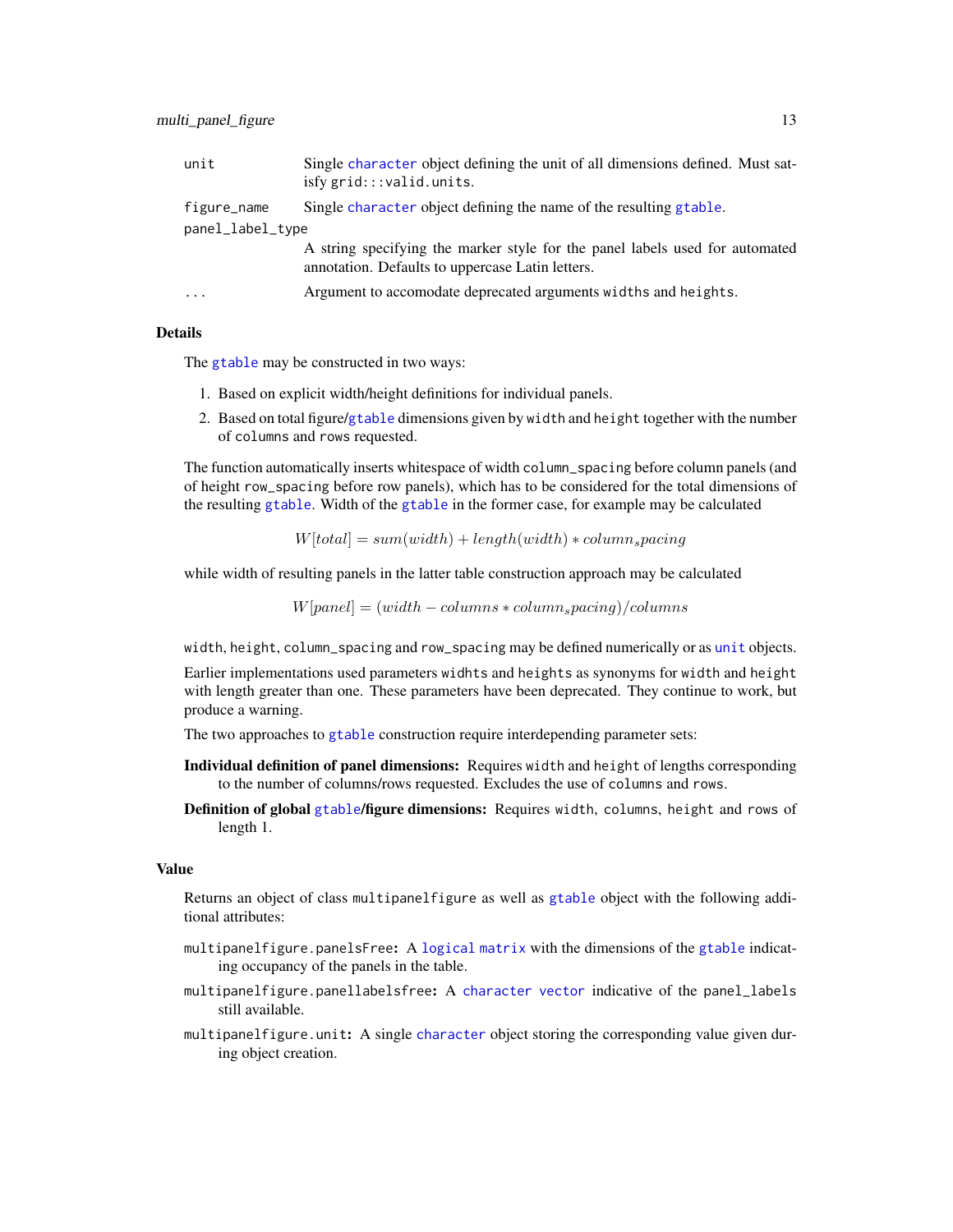#### <span id="page-13-0"></span>Author(s)

Johannes Graumann

#### References

Graumann, J., and Cotton, R.J. (2018). multipanelfigure: Simple Assembly of Multiple Plots and Images into a Compound Figure. Journal of Statistical Software 84. doi: 10.18637/jss.v084.c03

#### See Also

[fill\\_panel](#page-5-1) for more examples of filling panels [figure\\_width](#page-8-1) for inspecting figure dimensions [capture\\_base\\_plot](#page-4-1) for including plots created using base graphics [gtable](#page-0-0) for the underlying structure of a figure

```
# Figure construction based on the dimensions of the current device
figure1 <- multi_panel_figure(
  column = 2,rows = 2,
  figure_name = "figure1")
# With no panels, printing shows the layout
figure1
# Figure construction based on overall dimensions
figure2 <- multi_panel_figure(
  width = 100,
  columns = 4,
  height = 90,
  rows = 6,
  figure_name = "figure2")
# Still no panels ...
figure2
# Figure construction based on individual panel dimensions
(figure3 <- multi_panel_figure(
  width = c(40, 30),height = c(40, 60),
  row_spacing = c(5, 1),
  column_sparing = c(0, 10),
  figure_name = "figure3"))
# A more involved example including filling and printing to device ...
# Make a simple ggplot object to fill panels
ggp <- ggplot2::ggplot(mtcars, ggplot2::aes(wt, mpg)) +
 ggplot2::geom_point()
# Fill panels
# ggplots and lattice plot objects are added directly
# The default position is the top-left panel
figure3 <- fill_panel(figure3, ggp)
```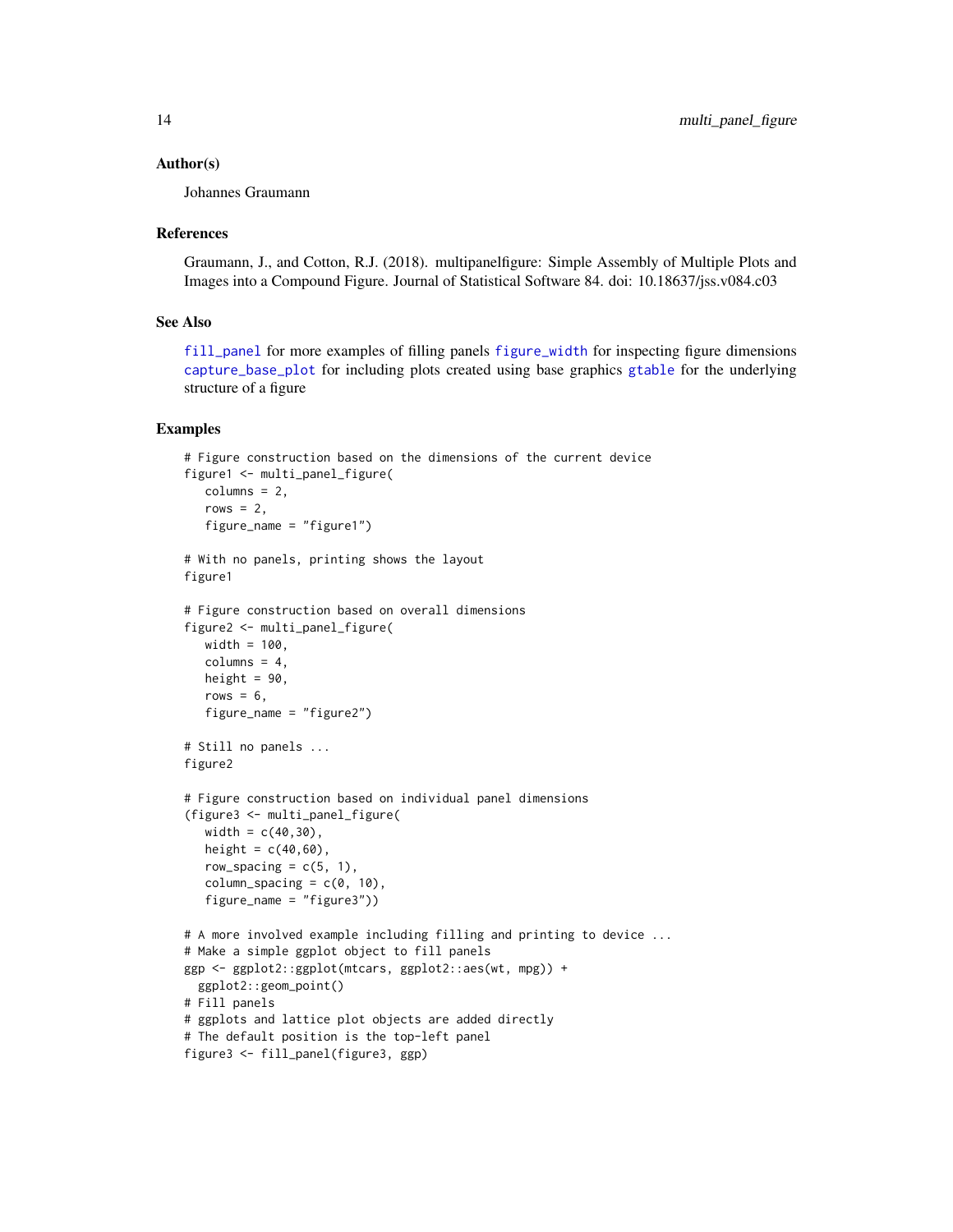```
# Raster images are added by passing the path to their file
jpg <- system.file("extdata/rhino.jpg", package = "multipanelfigure")
figure3 <- fill_panel(figure3, jpg, column = 2)
# Plots can take up multiple panels
figure3 <- fill_panel(figure3, ggp, row = 2, column = 1:2)
# Plot to appropriately sized png device
tmpFile <- tempfile(fileext = ".png")
ggplot2::ggsave(
 tmpFile, figure3,
 width = figure_width(figure3, "in"),
 height = figure_height(figure3, "in"))
message(
 paste0("Now have a look at '",tmpFile,"' - nicely sized PNG output."))
# Not testing due to use of external software
utils::browseURL(tmpFile)
```
print.multipanelfigure

*Print a multi-panel figure*

#### Description

Prints and object of class multipanelfigure.

#### Usage

```
## S3 method for class 'multipanelfigure'
print(x, newpage = TRUE, ...)
```
#### Arguments

| $\mathsf{x}$            | An object of class multipanel figure.                         |
|-------------------------|---------------------------------------------------------------|
| newpage                 | Logical. If TRUE, a new device page is opened before drawing. |
| $\cdot$ $\cdot$ $\cdot$ | Passed from other print methods.                              |

#### Value

The input x is invisibly returned, but the method is mostly invoked for the side effect of printing the plot to the current device.

#### References

Graumann, J., and Cotton, R.J. (2018). multipanelfigure: Simple Assembly of Multiple Plots and Images into a Compound Figure. Journal of Statistical Software 84. doi: 10.18637/jss.v084.c03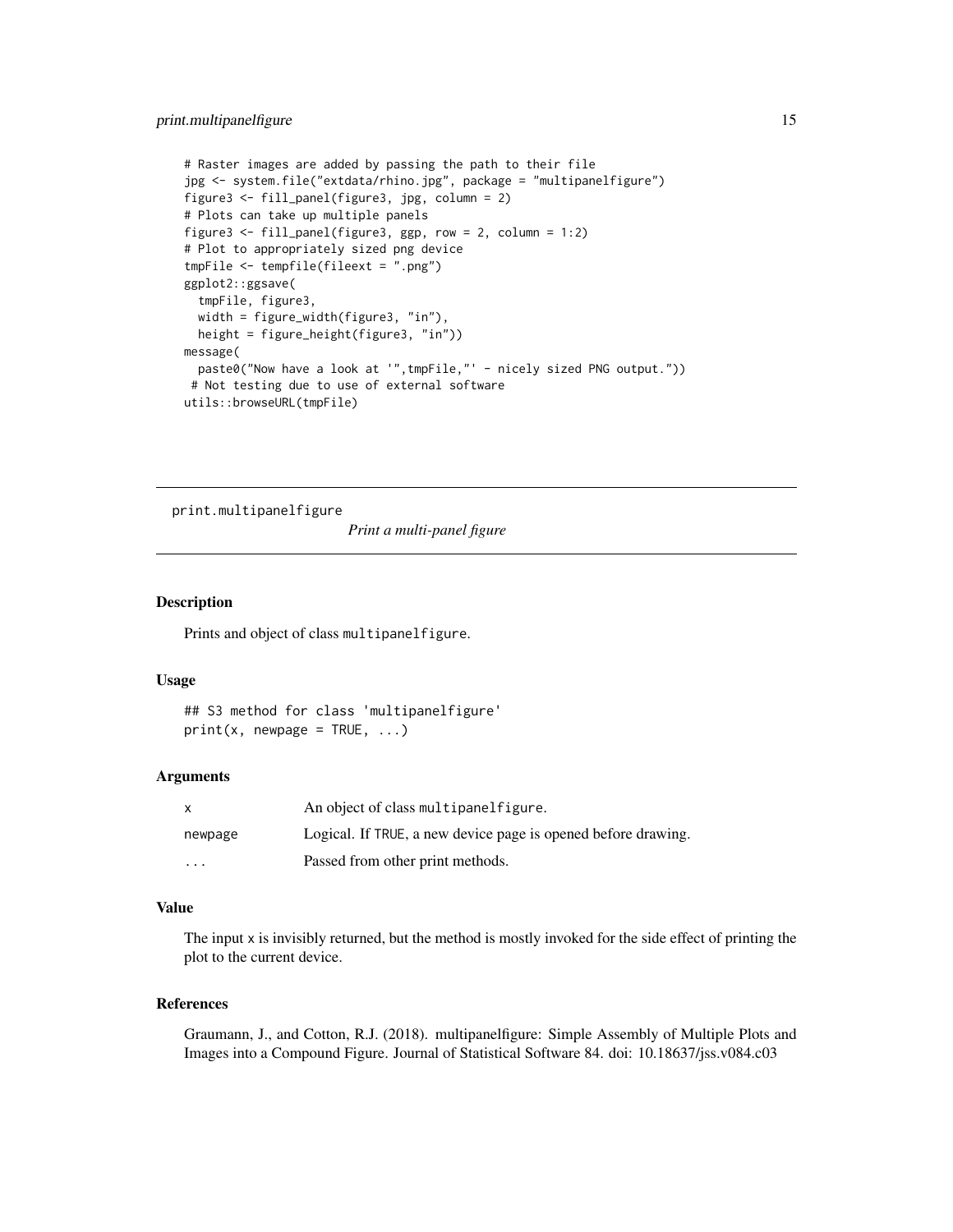## Examples

```
p <- lattice::xyplot(dist ~ speed, cars)
figure <- multi_panel_figure(
  width = 100, height = 100,
  rows = 1, columns = 1\lambda# With no panels, printing shows the layout
print(figure)
figure <- fill_panel(figure, p)
# After a panel is added, printing shows the plot.
print(figure) # shows plot
```
<span id="page-15-1"></span>save\_multi\_panel\_figure

*save\_multi\_panel\_figure*

#### Description

A convenience function wrapping [ggsave](#page-0-0) from ggplot2 for easy saving of [gtable](#page-0-0) objects constructed by [multi\\_panel\\_figure](#page-11-1) taking into account the table's dimensions.

## Usage

```
save_multi_panel_figure(figure, filename, dpi = 300, ...)
```
#### Arguments

| figure   | Object of classes multipanel figure/gtable as produced by multi_panel_figure.          |
|----------|----------------------------------------------------------------------------------------|
| filename | Single character object representing file name/path to create on disk.                 |
| dpi      | Single numeric indicating the plot resolution. Applies only to raster output<br>types. |
| $\cdots$ | Other arguments passed to ggsave.                                                      |

## Details

Plot dimensions are determined using [figure\\_height](#page-8-1) and [figure\\_width](#page-8-1).

The Device type to use is guessed from the filename extension. Currently supported are "eps", "ps", "tex" (pictex), "pdf", "jpeg", "tiff", "png", "bmp", "svg" or "wmf" (windows only).

#### Author(s)

Johannes Graumann

#### References

Graumann, J., and Cotton, R.J. (2018). multipanelfigure: Simple Assembly of Multiple Plots and Images into a Compound Figure. Journal of Statistical Software 84. doi: 10.18637/jss.v084.c03

<span id="page-15-0"></span>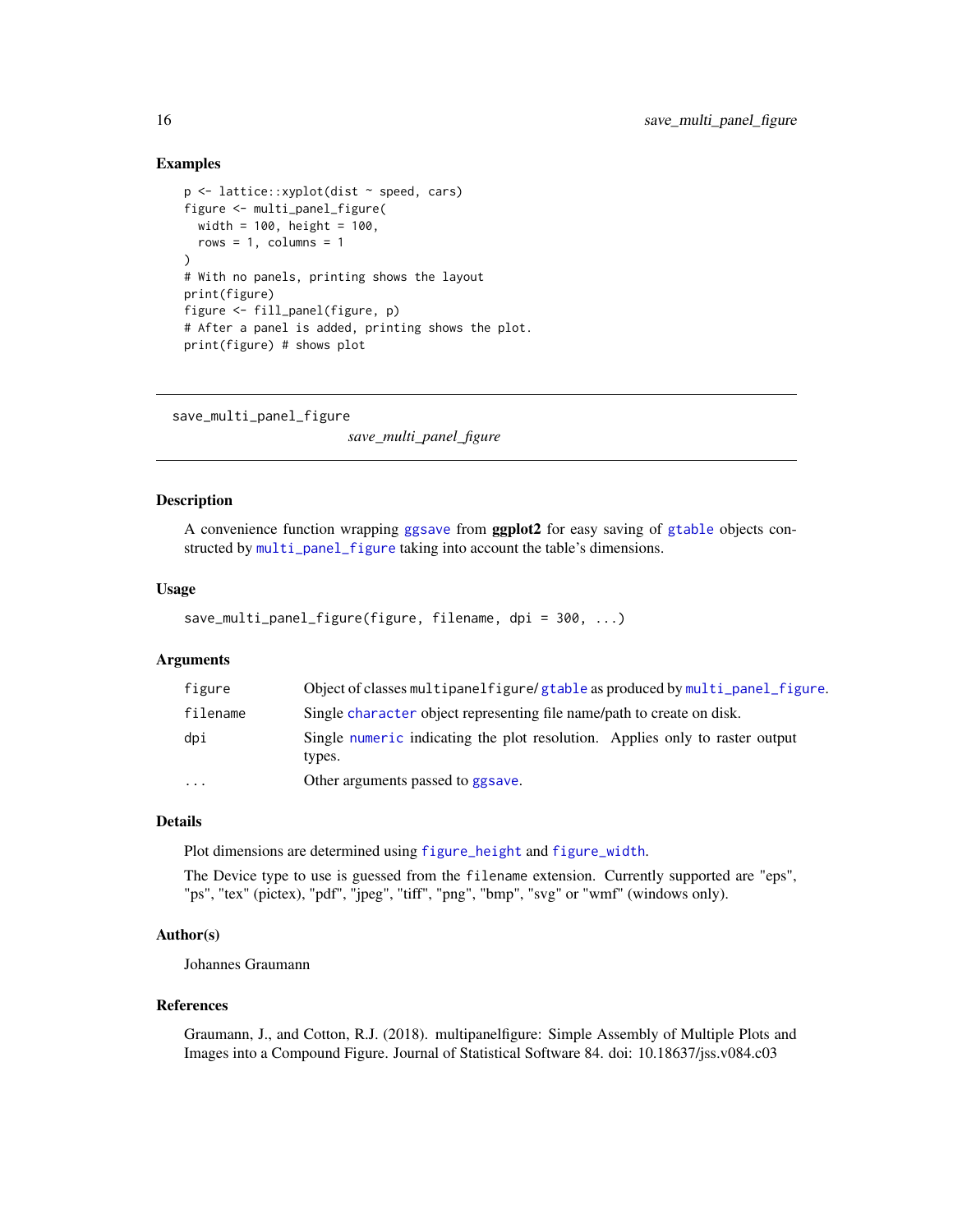<span id="page-16-0"></span> $\%$  >% 17

## See Also

[ggsave](#page-0-0), [figure\\_width](#page-8-1), [figure\\_height](#page-8-1)

## Examples

```
# Create the figure layout
(figure <- multi_panel_figure(
  width = c(30, 40, 60),
 height = c(40, 60, 60, 60),
  panel_label_type = "upper-roman"))
# Fill the top-left panel using a grob object directly
a_grob <- grid::linesGrob(arrow = grid::arrow())
figure %<>% fill_panel(a_grob)
## Not run:
# Save the figure
figure %>%
  save_multi_panel_figure(
    filename = paste0(
    tempfile(),
    ".png"))
```
## End(Not run)

<span id="page-16-1"></span>

%>% *magrittr forward-pipe operator*

## Description

See [%>%](#page-16-1).

<span id="page-16-2"></span>%<>% *magrittr compound assignment pipe operator*

## Description

See [%<>%](#page-16-2).